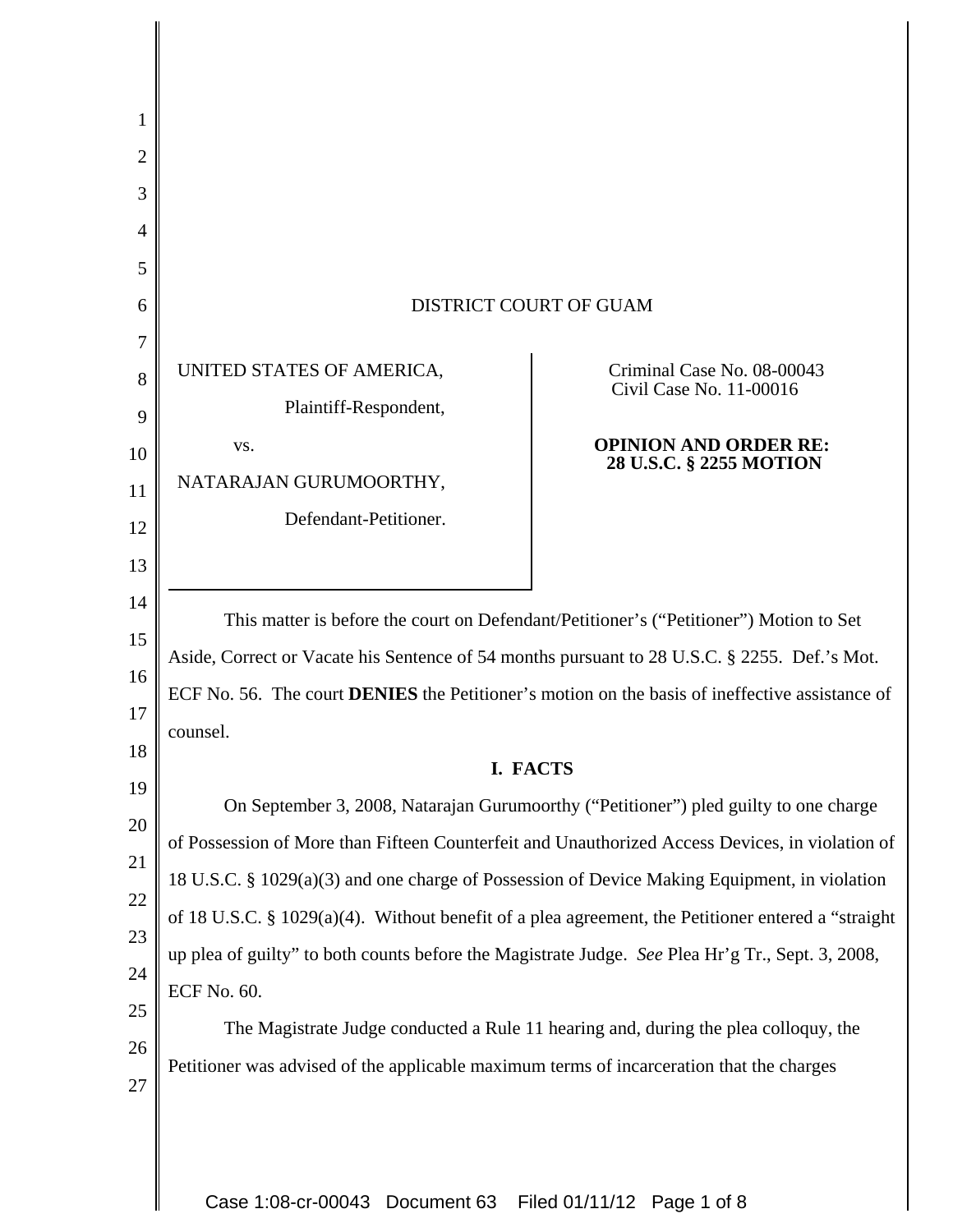1 2 3 4 5 6 7 8 9 10 11 carried. *Id*., Tr. 6:4-18. While under oath at the plea hearing, the Petitioner acknowledged that the guilty plea was not the result of any threats, coercion or improper pressure and that there had been no promises made to get him to plead guilty. *Id*., Tr. 5:16-21. He also admitted that he had discussed the advisory sentencing guidelines that might apply to his case with his attorney. *Id.,* Tr. 7:11-16. The Magistrate Judge made it clear that any sentence ultimately imposed could be different from any estimate that he and his counsel discussed. *Id.,* Tr. 8:1-5. Furthermore, the Petitioner stated that he was satisfied with counsel's services. *Id.*, Tr. 5:9-12. Finding that the plea had been freely and voluntarily made and that the Petitioner had a full understanding of the charges and consequences of the plea, the Magistrate Judge recommended that this court accept the plea of guilty. Ct.'s Rpt. and Recomm., ECF No. 17. On September 23, 2008, this court accepted the plea of guilty. Ct.'s Order, ECF No. 18.

12 13 14 15 16 17 18 19 20 21 22 On March 25, 2009, the parties appeared before this court for sentencing. *See* Ct.'s Min., ECF No. 29. At that time, the Probation Officer reported that under a Total Offense Level of 17 under the Guidelines, the sentencing range was 24-30 months imprisonment. The Government moved for an upward departure of 24 additional months under U.S.S.G. § 5K2.21 to the sentence actually imposed by the court. Gov't's Br., ECF No. 31. At defense counsel's request the court continued the hearing to give the parties time to file further briefing on the issue. On April 15, 2009, after full consideration of all the factors set forth in 18 U.S.C. § 3553(a), the court sentenced the Petitioner to the high end of the range, 30 months, and granted the Government's requested 24-month upward departure under U.S.S.G. § 5K2.21 and 18 U.S.C. §3553(a) for a 54-month judgment. J., ECF No. 37. The Petitioner appealed his conviction to the Ninth Circuit Court of Appeals on May 5,

23 2009. *See* ECF No. 40. On March 1, 2010, the appellate court affirmed the Petitioner's

24 conviction in an unpublished memorandum. *United States v. Natarajan Gurumoorthy,* No. 09-

25 10182 ( $9<sup>th</sup>$  Cir. Mar. 1, 2010), ECF No. 53. On May 31, 2011, the Petitioner filed the present

26 motion. Pet.'s Mot., ECF No. 56.

27 ///

Page 2 of 8

Case 1:08-cr-00043 Document 63 Filed 01/11/12 Page 2 of 8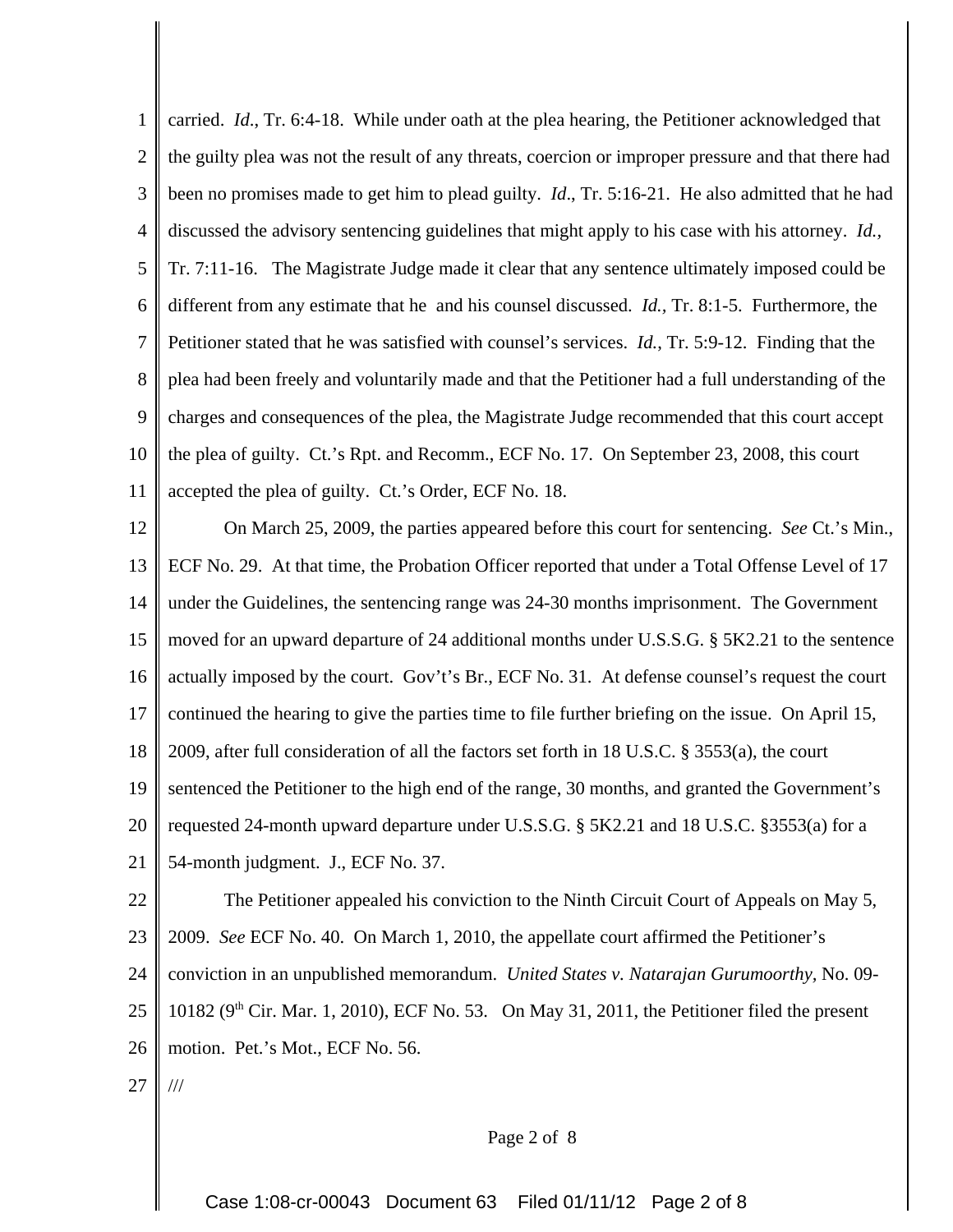### **II. DISCUSSION**

2 3 4 5 6 A prisoner in custody may bring a motion to attack his sentence under 28 U.S.C. § 2255 by demonstrating "that the sentence was imposed in violation of the Constitution or laws of the United States, or that the court was without jurisdiction to impose such sentence, or that the sentence was in excess of the maximum authorized by law, or is otherwise subject to collateral attack." 28 U.S.C. § 2255.

7 8 9 10 11 12 13 The Petitioner first claims that he is entitled to revoke his plea of guilty and plead anew because the Government breached the plea agreement by arguing for an upward departure. He also argues that he was provided ineffective assistance because counsel principally failed to: (1) explain the consequences of the sentencing guidelines and his potential sentencing exposure under the Guidelines; and (2) raise the Government's breach of the plea agreement and *Booker* violations during the sentencing and on appeal. *See* Pet'r's Mot., ECF No. 56. The court will address each of the Petitioner's claims in turn.

14

1

## **A. The Government Breached the Plea Agreement**

15 16 17 18 19 20 21 The Petitioner first contends that he should be permitted to revoke his guilty plea because the Government breached the "plea agreement" by moving for an upward departure under U.S.S.G. § 5K2.21 at sentencing. The Petitioner states that his attorney told him that the "plea agreement" limited his sentencing exposure and that the "agreement" included a promise by the Government "not to seek any increase in for uncharged or dismissed counts." Def.'s Mot. ECF No. 56, p.8. The court notes that there is no plea agreement on record for this court's review. Accordingly, Petitioner's claim fails.

22

#### **B. Defense Counsel's Performance**

23 24 25 26 27 The Petitioner next argues that his counsel was ineffective because (1) he failed to fully explain the potential sentence he was facing under the Guidelines and (2) failed to raise sentencing and appellate issues related to *Booker*, 543 U.S. 220 (2005). To succeed on an ineffective assistance of counsel claim, Petitioner must demonstrate both that counsel's conduct was deficient and that such deficiency prejudiced his defense. *Strickland v. Washington*, 466

Page 3 of 8

Case 1:08-cr-00043 Document 63 Filed 01/11/12 Page 3 of 8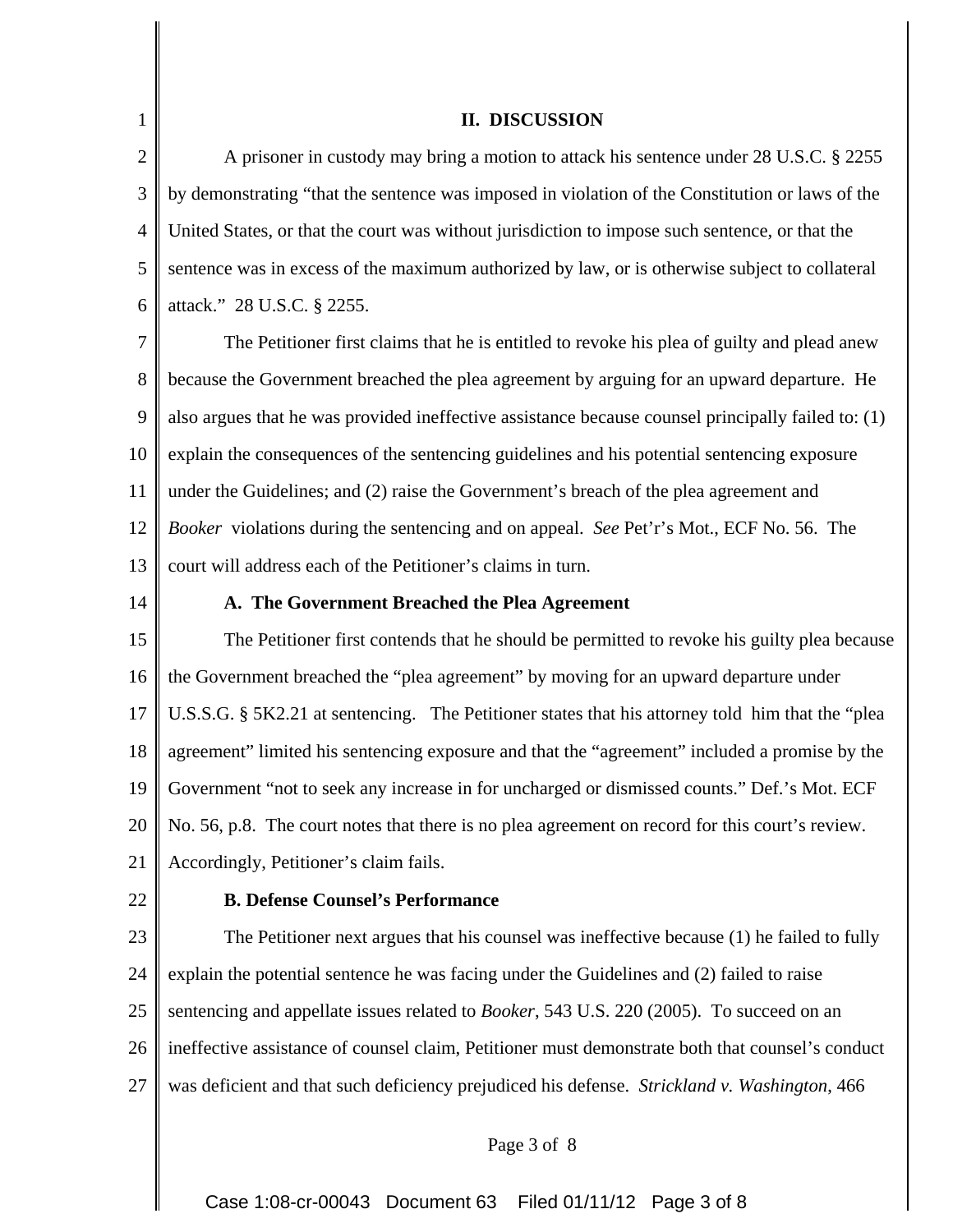1 2 3 4 5 U.S. 668, 693 (1986). To demonstrate deficiency by counsel, Petitioner must "overcome the presumption that, under the circumstances, the challenged action 'might be considered sound trial strategy.'" *Id.* at 689. Then, Petitioner "must show that there is a reasonable probability that, but for counsel's unprofessional errors, the result of the proceeding would have been different." *Id*. at 694.

6

# **1. Explanation of the Advisory Sentencing Guidelines**

7 8 9 10 11 12 13 14 15 16 17 18 19 20 21 22 23 24 25 26 27 Petitioner's first claim for relief alleges he suffered ineffective assistance of counsel when his attorney "misinformed" him that his likely exposure to prison would be 30 months maximum under the Guidelines. He claims that had he known the court could impose a sentence exceeding 30 months, he would have, instead, gone to trial. The court finds the claim is without merit. *See U.S. v. Chavez*, 40 Fed.Appx. 482, 484 (9th Cir.2002) (where a defendant is informed by the court as to applicable mandatory minimum and maximum sentences, the advisory nature of the sentencing guidelines and the possibility that the sentence imposed could be more severe than anticipated, the defendant is adequately informed and the failure of the defendant's counsel to warn of the possibility of a more severe sentence is not ineffective assistance.). The record of the plea colloquy shows that he was advised of the maximum sentence he could receive for each count. [THE COURT]: All right. At this time, let me discuss with you the penalties that you face by pleading guilty to Count One, which is possession of more than 15 counterfeit and unauthorized access devices. Now, for this count, the *maximum penalty* is not more than ten years, ... With regard to Count Two, possession of a device-making equipment, this carries a *maximum sentence* of not more than 15 years [THE COURT]: Do you understand these? [DEFENDANT]: Yeah. *See* Tr. 5:4-5:24, ECF No. 60. (emphases added). In addition, the Petitioner, under oath, admitted that his attorney had discussed how the Page 4 of 8

Case 1:08-cr-00043 Document 63 Filed 01/11/12 Page 4 of 8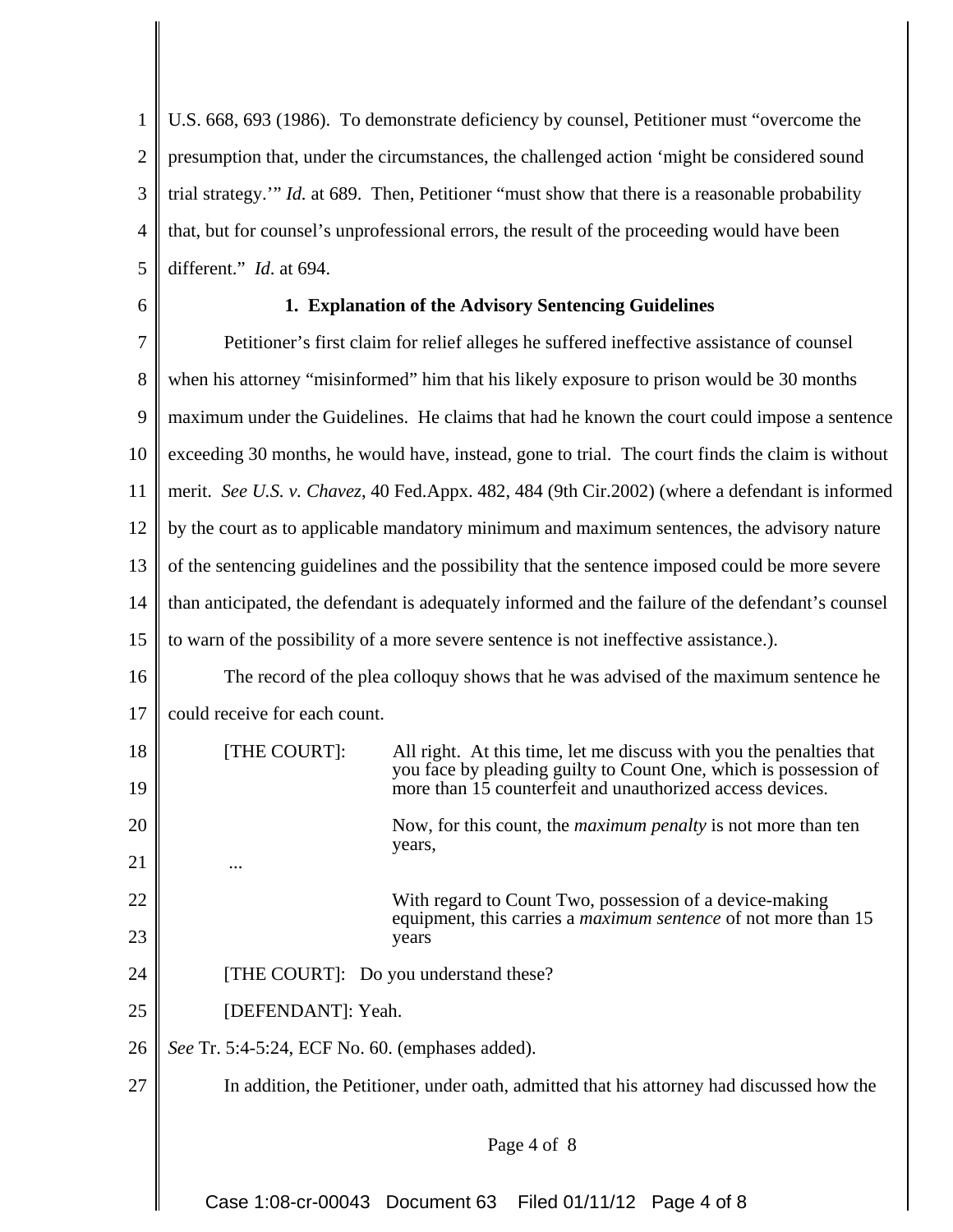| 1                        | Guidelines might apply to his case and that he was advised by the court that the sentence he                                                                                                                                                                                                                                                         |                                                                                                                                                                                                                                                                                                                                                                                                                                                                                        |  |
|--------------------------|------------------------------------------------------------------------------------------------------------------------------------------------------------------------------------------------------------------------------------------------------------------------------------------------------------------------------------------------------|----------------------------------------------------------------------------------------------------------------------------------------------------------------------------------------------------------------------------------------------------------------------------------------------------------------------------------------------------------------------------------------------------------------------------------------------------------------------------------------|--|
| $\overline{2}$           | received may be different from any estimate he and his attorney had discussed.                                                                                                                                                                                                                                                                       |                                                                                                                                                                                                                                                                                                                                                                                                                                                                                        |  |
| 3<br>$\overline{4}$<br>5 | [THE COURT]:                                                                                                                                                                                                                                                                                                                                         | And at this time, let me then advise you that $-$ what the possible<br>consequences of your plea might be. And in your case, your<br>ultimate sentence will be determined by a combination of advisory<br>sentencing guidelines, possible <i>authorized departures</i> from those                                                                                                                                                                                                      |  |
| 6<br>7<br>8              |                                                                                                                                                                                                                                                                                                                                                      | guidelines and other statutory factors.<br>Now have you and your attorney talked about how<br>the advisory sentencing guidelines might apply to your case?                                                                                                                                                                                                                                                                                                                             |  |
| 9                        | [DEFENDANT]:                                                                                                                                                                                                                                                                                                                                         | Yeah.                                                                                                                                                                                                                                                                                                                                                                                                                                                                                  |  |
| 10<br>11<br>12<br>13     | [THE COURT]:                                                                                                                                                                                                                                                                                                                                         | And do you understand, sir, that at this point, the Court is not in a<br>position to determine the advisory guideline range for your case<br>until the court has ordered a presentence report, until you and the<br>Government have had an opportunity to read the presentence<br>report, perhaps challenge facts that may be reported in the<br>presentence report and possibly also challenge the application of<br>the guidelines that may be recommended by the probation officer? |  |
| 14<br>15<br>16           |                                                                                                                                                                                                                                                                                                                                                      | Also, do you understand that any sentence you ultimately may<br>receive may be different from any estimate that you and your<br>attorney may have talked about. Do you understand that?                                                                                                                                                                                                                                                                                                |  |
| 17<br>18                 | [DEFENDANT]:                                                                                                                                                                                                                                                                                                                                         | Yeah.                                                                                                                                                                                                                                                                                                                                                                                                                                                                                  |  |
| 19                       | See Tr. 7:5-8:5, ECF No. 60. (emphases added).                                                                                                                                                                                                                                                                                                       |                                                                                                                                                                                                                                                                                                                                                                                                                                                                                        |  |
| 20                       | The Petitioner's after-the-fact statements that his lawyer did not properly advise him of his                                                                                                                                                                                                                                                        |                                                                                                                                                                                                                                                                                                                                                                                                                                                                                        |  |
| 21                       | potential sentencing exposure are without support.<br>Moreover, the Ninth Circuit has held that an error in predicting a sentence will not render<br>an attorney's performance deficient unless it amounts to a "gross mischaracterization of the<br>likely outcome" of the case. Iaea v. Sunn, 800 F.2d 861, 865 (9th Cir.1986). In Iaea, the court |                                                                                                                                                                                                                                                                                                                                                                                                                                                                                        |  |
| 22<br>23                 |                                                                                                                                                                                                                                                                                                                                                      |                                                                                                                                                                                                                                                                                                                                                                                                                                                                                        |  |
| 24<br>25                 | found a deficient performance when the lawyer in question predicted that Iaea would likely                                                                                                                                                                                                                                                           |                                                                                                                                                                                                                                                                                                                                                                                                                                                                                        |  |
| 26                       | receive probation, but the judge sentenced him to life in prison.                                                                                                                                                                                                                                                                                    |                                                                                                                                                                                                                                                                                                                                                                                                                                                                                        |  |
| 27                       |                                                                                                                                                                                                                                                                                                                                                      | In Doganiere v. United States, 914 F.2d 165, 168 (9th Cir. 1990) the defendant received a                                                                                                                                                                                                                                                                                                                                                                                              |  |
|                          |                                                                                                                                                                                                                                                                                                                                                      | Page 5 of 8                                                                                                                                                                                                                                                                                                                                                                                                                                                                            |  |

Case 1:08-cr-00043 Document 63 Filed 01/11/12 Page 5 of 8

 $\mathbf l$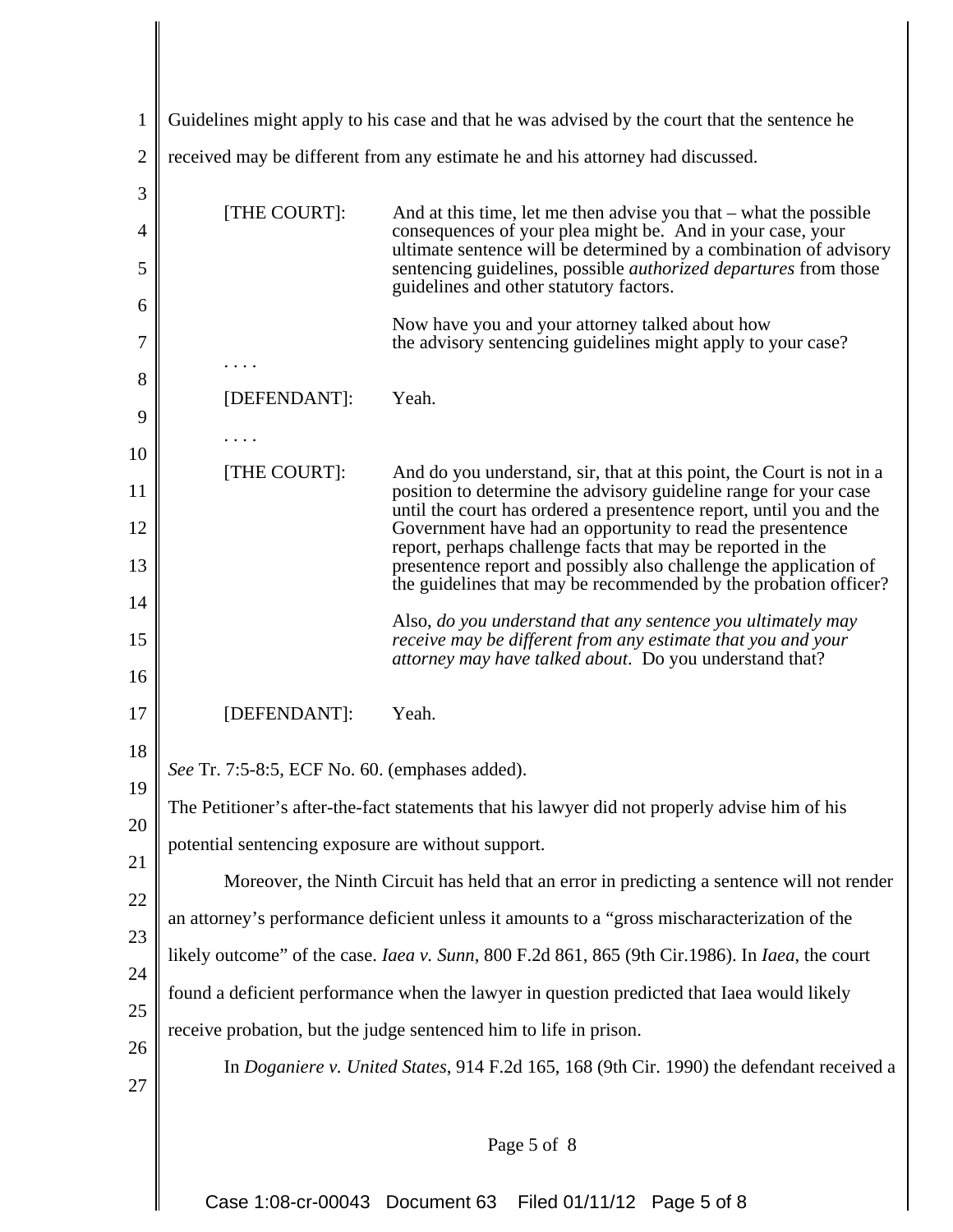1 2 3 4 5 6 sentence of fifteen years after his counsel told him that he would not receive a sentence of more than twelve years. The Ninth Circuit found that "Doganiere's attorney's inaccurate prediction of what sentence Doganiere would receive upon pleading guilty does not rise to the level of a gross mischaracterization of the likely outcome of his case, and thus does not constitute ineffective assistance of counsel." Following the Ninth Circuit, the 24 months variance in this case cannot be deemed a "gross mischaracterization of the likely outcome."

7 8 9 10 11 12 Petitioner did not, and cannot claim, that he was not cautioned that the sentence could be more severe than anticipated based on the consideration of other relevant conduct. Prior to his sentencing, the Petitioner was put on notice that the Government was recommending an upward departure in its sentencing memorandum. Gov't's Br., ECF No. 26. That recommendation was then discussed at the sentencing hearing on March 25, 2009, which was continued to April 15, 2009, in order for the parties to file additional briefing on the issue.

13 14 15 16 17 18 19 Clearly the Petitioner knew that the court was seriously considering an upward departure. Yet, prior to and during the sentencing the Petitioner did not raise concerns about being misled by counsel. Nor did he take any action to revoke his plea. While in hindsight, the Petitioner may regret his decision entering into the plea and not proceeding to trial, there is nothing suggesting that he did not understand the nature of the charges to which he was pleading and the possible consequences of his plea. Consequently, he fails to establish a valid ineffective assistance of counsel claim on this issue, and this claim is denied.

20

## **2.** *Booker* **Violations**

21 22 23 24 25 Petitioner asserts that his attorney was ineffective because he failed to raise issues related to *Booker*, 543 U.S. 220 (2005) at his sentencing and on appeal. However, other than broad and conclusory allegations, the Petitioner fails to identify any specific factors or information to support his claim. See *United States v. Robertson*, 2008 WL 4966207, at \*1 (E.D.Cal.

November 20, 2008) (a petitioner under section 2255 must state his or her claims with

26 specificity). Consequently, this claim is denied.

27 ///

#### Page 6 of 8

Case 1:08-cr-00043 Document 63 Filed 01/11/12 Page 6 of 8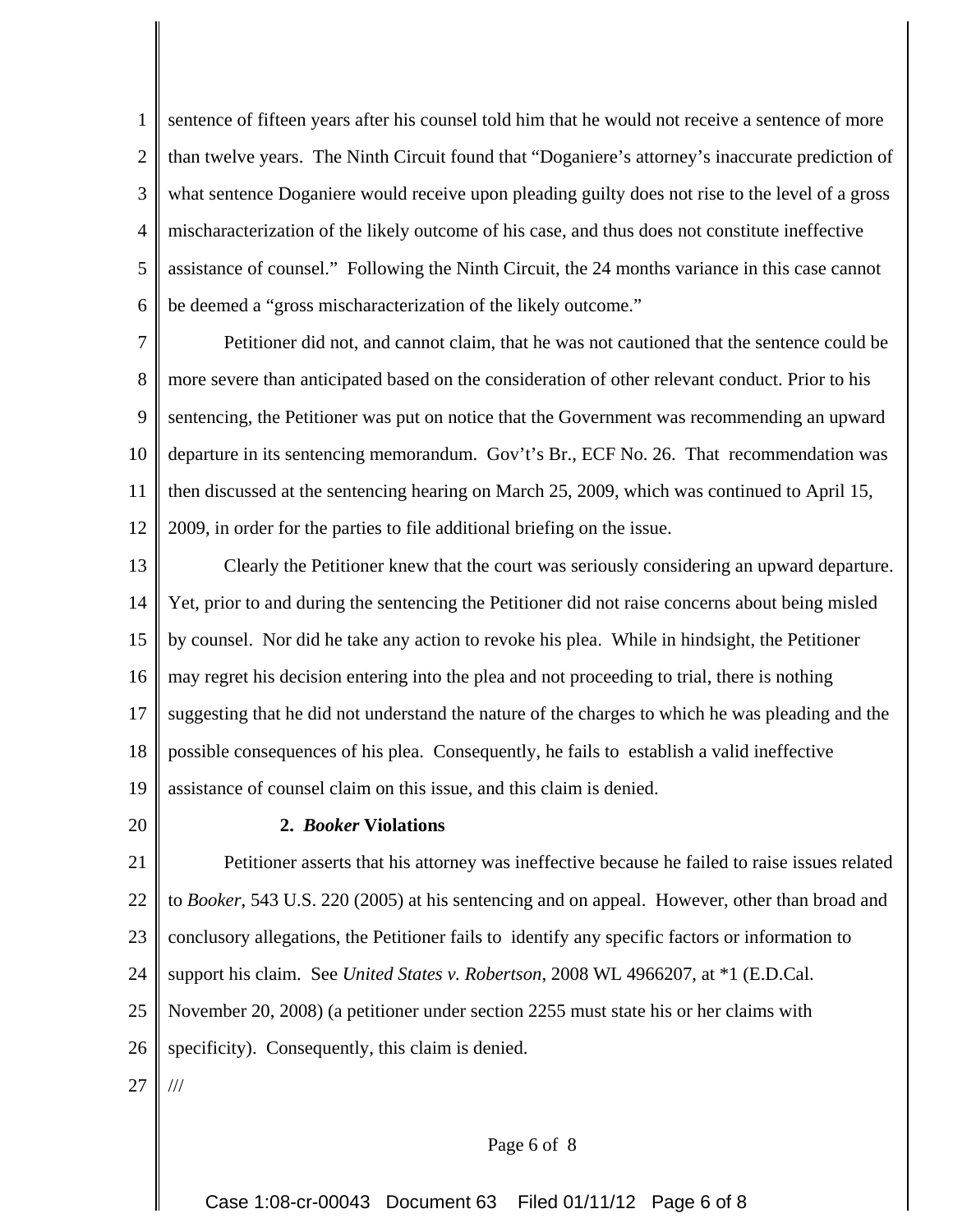## **C. Defendant was not Prejudiced**

2 3 4 5 6 7 8 Even if Petitioner could show that his counsel was deficient, he still has not met his burden. The second prong under *Strickland* requires Petitioner to show that his counsel's deficient performance so prejudiced him that the result of the proceeding is unreliable. *Strickland*, 466 U.S. at 687; *see Hill v. Lockhart*, 474 U.S. 52, 59 (1985) (To satisfy the prejudice component of ineffective assistance of counsel in the context of a guilty plea, "the defendant must show that there is a reasonable probability that, but for counsel's errors, he would not have pleaded guilty and would have insisted on going to trial.").

9 10 11 12 13 14 15 16 17 18 19 20 While Petitioner now maintains that he would not have entered a guilty plea had he been properly informed of his sentencing exposure, Petitioner fails to articulate any possible benefits that he could have, but did not receive, had he gone to trial. In fact, as a result of entering a plea, the Government agreed to recommend at sentencing a two-level reduction for acceptance of responsibility, and agreed to an additional one-level reduction because Petitioner provided timely notification of his intent to plead guilty. *See* U.S.S.G. 3E1.1. Again there is no indication from the record that Petitioner would have received a lighter sentence, and in all likelihood, a harsher sentence would have been imposed had he gone to trial. <sup>1</sup> See James v. Borg., 24 F.3d 20, 26 (9th Cir. 1994)("Conclusory allegations which are not supported by a statement of specific facts do not warrant habeas relief."); *Boehme v. Maxwell*, 423 F.2d 1056, 1058 (9th Cir. 1970)("Allegations of fact, rather than conclusions, are required."). Accordingly, the Petitioner has failed to show ineffective assistance of counsel.

21

1

## **D. Certificate of Appealability**

22 23 This court should grant an application for certificate of appealability only if the Petitioner makes "a substantial showing of the denial of a constitutional right." 28 U.S.C.  $\S$  2253(c)(2).

24 Petitioner has failed to make a substantial showing of the denial of a constitutional right.

25 Accordingly, a Certificate of Appealability is DENIED in this case.

26

<sup>27</sup>  $1$  The court noted at sentencing that this was an extremely serious offense with 142 intended victims. *See* Sentencing, Apr. 15, 2009, Tr. 35:4-25, ECF No. 45.